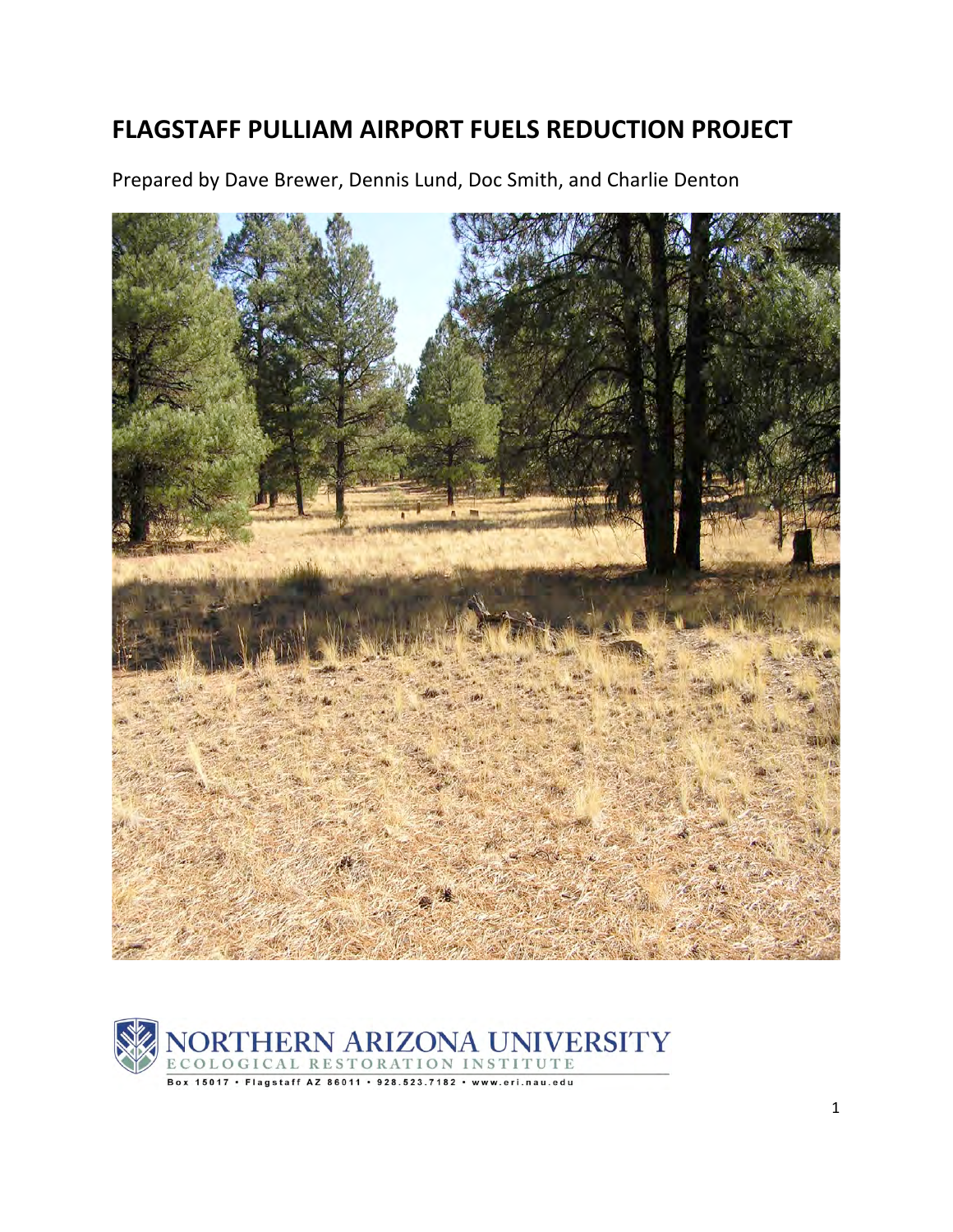## **Introduction**

## *City of Flagstaff Goals and Prescriptions for Flagstaff Pulliam Airport Fuels Reduction Project*

The City indentified five goals for the 134‐acre fuels reduction project on city‐owned land just north and east of Flagstaff Pulliam Airport:

- Reduce the risk of a stand-replacing fire
- Create conditions conducive to the re‐introduction of low‐intensity, surface fire
- **EXECT** Create a diverse forest structure that resembles the open structure that existed prior to the interruption of the historic fire regime
- **IMPROVE forest health by reducing stand densities**
- Establish two squirrel winter core areas.

Several design features were incorporated into the project including a 24‐inch diameter cap as the maximum diameter for harvested trees and retention of all squirrel nest trees as well as all yellow pine.

To achieve the stated goals, the City decided to implement a strict restoration prescription with variations. Included within their prescription were the following:

- 1. Develop pre-fire exclusion reference conditions by using pre-settlement evidences to determine the location of leave groups and tree densities. A replacement ratio of 1.5:1 retained trees will be used for each pre‐settlement evidence found. Snags greater than 12 inches will be retained. Snag densities of no greater than 6 snags per acre are desired.
- 2. Conversely, areas without pre‐settlement evidences will be used to re‐establish former openings. All trees will generally be removed from these zones. Groups and clumps will vary in shape, size and number, and be irregular in shape. Basal areas will range from roughly 25 to 55 square feet per acre.
- 3. Leave all old, yellow ponderosa pine, regardless of size. Also leave all trees that are beginning to exhibit flat, platy, yellow bark if they are also dominants or co-dominants and have good tree form, health, and vigor.
- 4. Leave trees will exhibit good tree health, vigor, and form. Focus tree retention on leaving the healthiest trees with highest crown ratios. Leave trees will have minimal signs of mistletoe or bark beetle infestations.
- 5. Leave trees of all age classes will be considered to increase age class diversity. When possible, leave trees that are not in the most prevalent age classes, such as seedlings and saplings, if they exhibit good health, form, and vigor.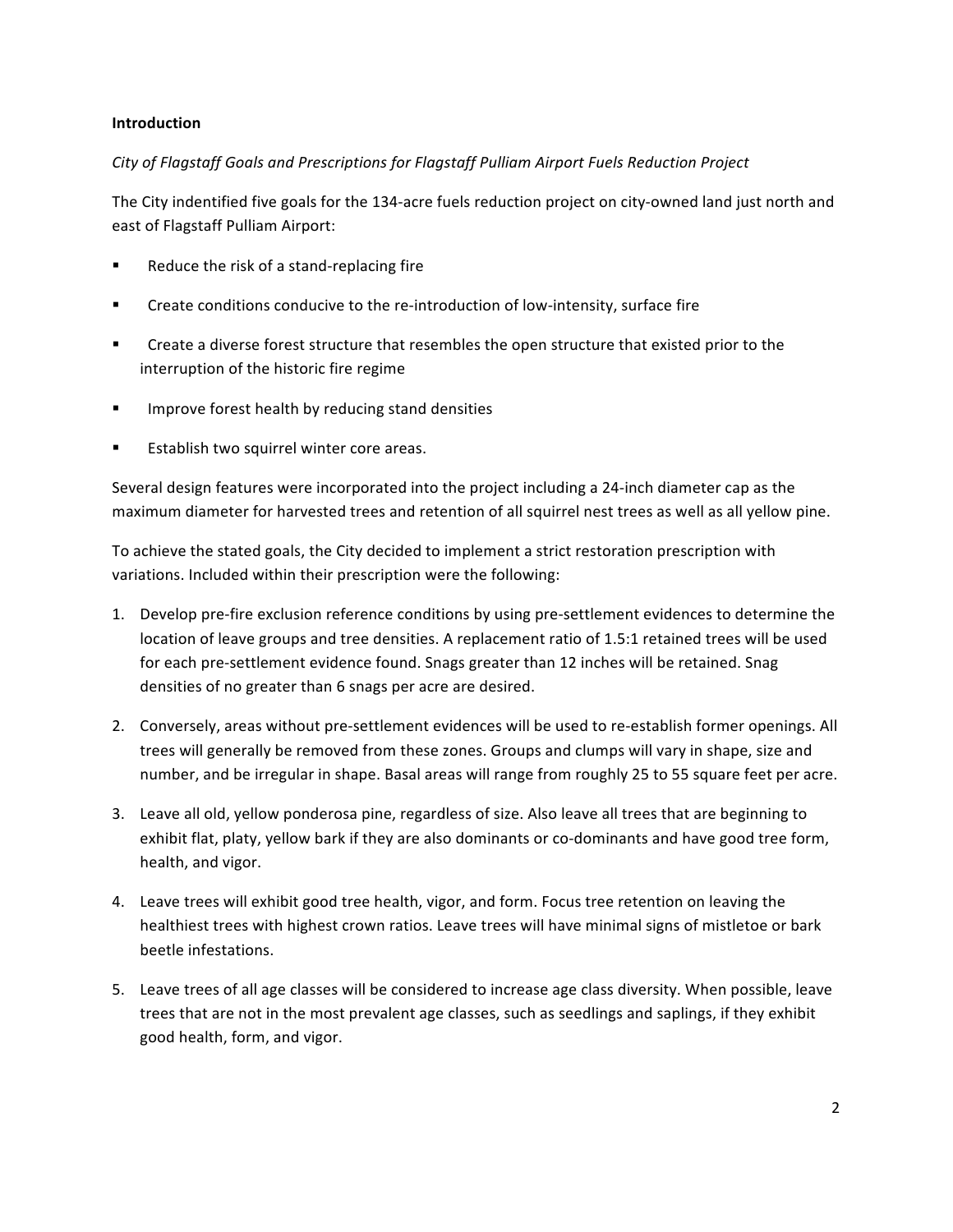The high density of trees with their continuous, interlocking crowns promotes unhealthy forest conditions. If left untreated, this situation increases the potential for destructive crown fire as well as the likelihood of devastating insect and disease outbreaks. Yellow line = road, green line = project boundary, orange circles = monitoring plots, red‐outlined areas= squirrel plots.



**Map – 1: Area Map – Flagstaff Pulliam Airport Fuels Reduction Project, City of Flagstaff.**

## *Ecological Restoration Institute Involvement*

At the request of Mark Shiery of the Flagstaff Fire Department, personnel from the Ecological Restoration Institute participated in the Flagstaff Airport Project (Map ‐ 1). On October 20 and 21, 2009, Dave Brewer, Dennis Lund, Doc Smith, and Charlie Denton surveyed the project area to determine the pre‐settlement tree diameter at breast height (dbh) for the area. Marking commenced on October 26 and was completed by November 13, 2009. Prior to our assessment, 14 plots were established.

# **Results of ERI Study**

# *Site Conditions*

Typically the sites in the project area occupied a slope of 0 to 15 percent with an average of roughly 1 or 2 percent. Aspects were variable, although generally neutral. The soils were mapped as moderately deep to deep over bedrock (20‐60 inches). Soil classification to the subgroup level includes Mollic and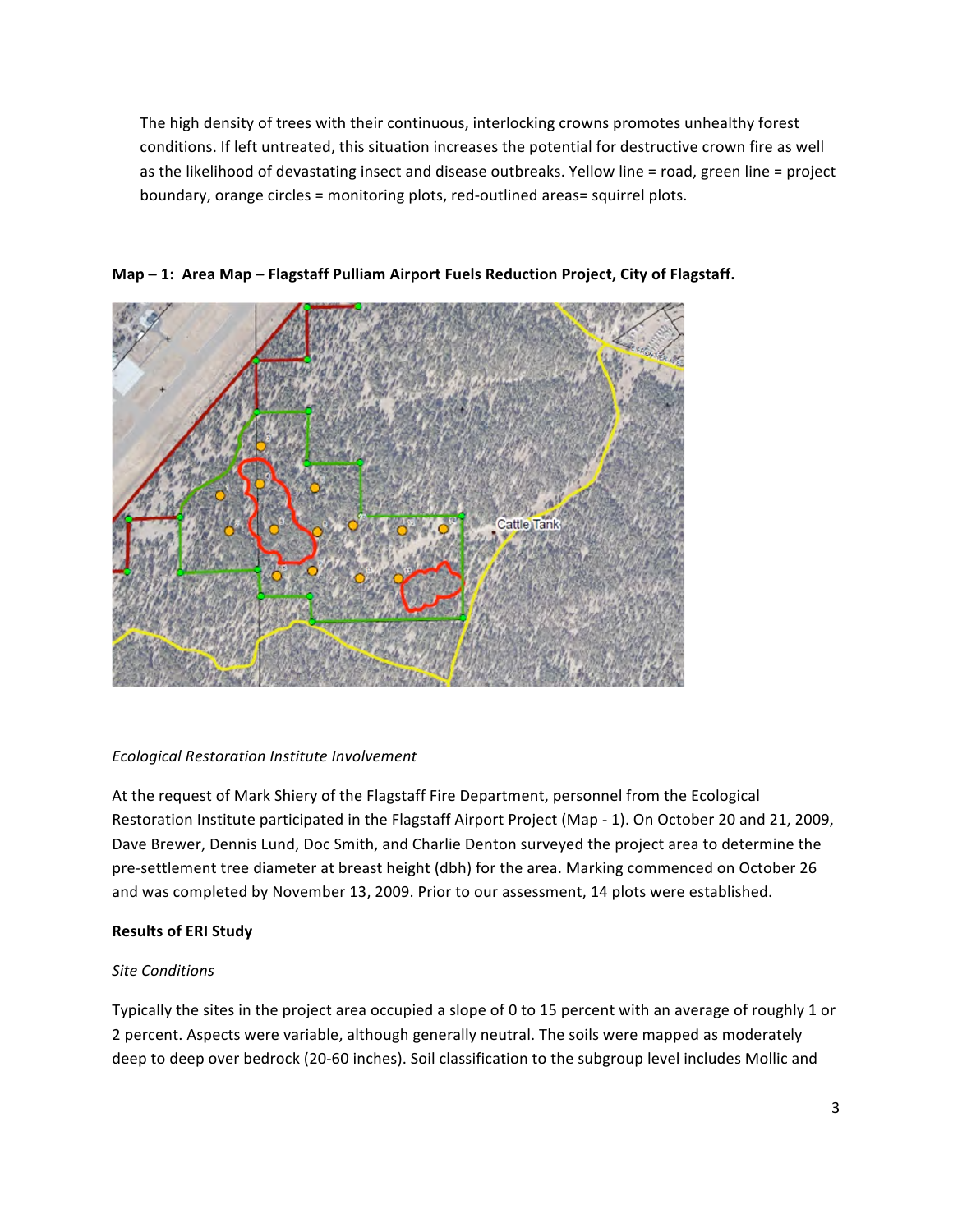Typic Eutroboralfs with inclusions of Typic Argiborolls. Surface soil textures are typically sandy loam to loam with weak platy structure.

## *General Observations*

- 1. There is very little existing vertical or horizontal diversity.
- 2. The evidence of the pre-settlement forest is well preserved making its identification easy (Appendix Photo‐3).
- 3. There were very few shrubs (e.g., ceanothus) and no Gambel oak, New Mexican locust, or aspen.
- 4. There were numerous post-settlement trees greater than 24 inches dbh (Appendix Photo-4).
- 5. The understory is sparse, which is a consequence of the dense overstory (Appendix Photo-1).
- 6. The duff layer in the high‐density stands (i.e., those with more than 100 to 150 trees per acre) is deep (estimated at more than 2 inches).
- 7. Existing stands have a large number of multiple‐trunk trees that are the result of earlier damage by either porcupines or squirrels (i.e., eating or damaging the terminal bud).
- 8. There does not appear to be significant infestations of either dwarf mistletoe or bark beetles within the project area.

## *Pre‐settlement Evidences and DBH Measurements*

An inventory of conducted on the site found:

- 1. The existing average trees per acre (TPA) ranged from a low of 10 TPA to a high of 600 TPA with an average of 226 TPA.
- 2. The existing average basal area (BA) per acre was roughly 190 square feet per acre.
- 3. The existing average percent canopy cover was approximately 80 percent.
- 4. There were about 17 pre‐settlement indicators per acre on average.

We estimated that the pre-settlement dbh ranged from 30 inches in more closed forest to 35 inches in open‐grown situations (Figure 1). The two pre‐settlement trees (germination dates around 1840) were actually found adjacent to the project area on Forest Service property. The fact that the City of Flagstaff parcel was clearcut in the late nineteenth or early twentieth century limited our ability to find any live pre‐settlement trees. It appears that a large percentage of the existing trees on the site are the result of two regeneration pulses--one about 1900 and the other in the 1950s.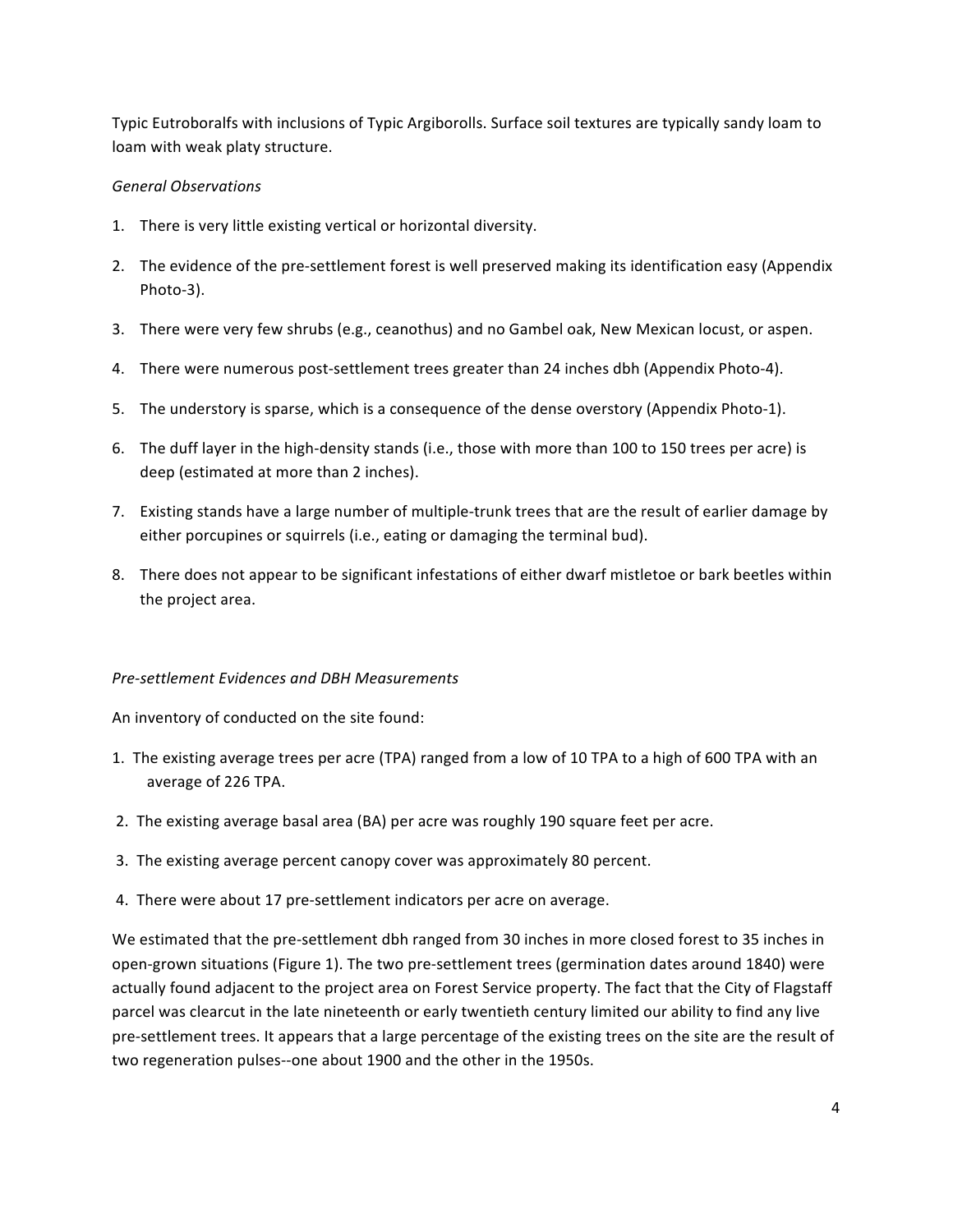The rapid diameter growth we observed, which in some cases was as much as 6‐8 inches per decade, is supported by data from nearby Taylor Woods. When the BA in Taylor Woods was reduced to 20‐30 square feet per acre, the diameter growth produced trees greater than 20 inches dbh. In contrast, the control area still had average dbh of 2‐3 inches with BAs ranging from 140 to 160 square feet per acre. Although the exact conditions of the stands at the airport after cutting is not known, it was open enough to produce large, mature blackjacks in 100 years or less (and in most cases with dbh greater than 24 inches).





#### **General Conclusion**

The disruption of the fire regime roughly 140 years ago (1870s) has contributed to the large increase in the density of trees found in the project area. This will continue to influence unhealthy conditions in this forest and contribute to the high probability of wind‐driven crown fire.

#### **Specific Conclusions in Terms of City‐identified Goals**

## *Reduce the risk of stand‐replacing fire*

Once the project area is harvested, the hazard of a wind‐driven wildfire will be reduced, although to what level remains open to some speculation. While the prescription called for a 1.5:1 replacement ratio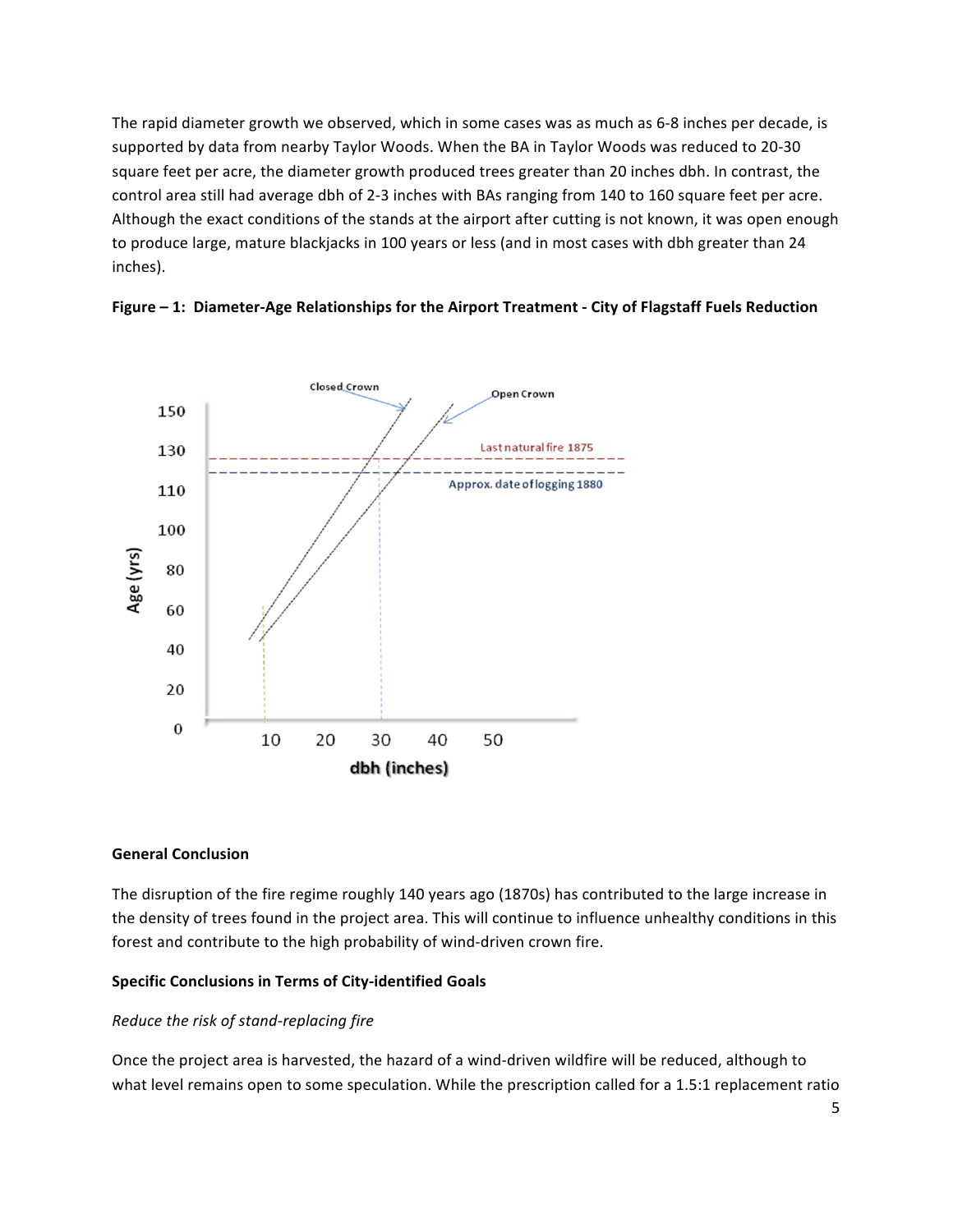(strict restoration), the City also decided to place a 24‐inch maximum size for harvested trees (i.e., diameter cap), retain all yellow pines, and retain all squirrel nest trees. These features may prevent the City from achieving the overall goal. According to the pre‐settlement evidences, we should have been marking about 25 leave trees per acre and we anticipate it was more on the order of 35‐50 leave trees per acre. These higher densities might create pockets that could be a source of fire brands and cause spotting and fire control problems within and possibly outside the project area. This can also be said for the two squirrel winter core areas where densities and basal areas were kept at fairly high levels. Off‐ setting this potential problem is the re‐establishment of the interspaces that should limit the spread of any fire and provide sites where ground crews can aggressively fight any fire.

## *Create conditions that are conducive to the re‐introduction of low‐severity, surface fire*

The restoration of the former openings will allow the reintroduction of low‐severity, surface fire. From our observations, once these openings are established there should be a dramatic increase in bunchgrasses that ultimately will allow low‐severity, surface fire and provide greater overall diversity in the forest.

# Create a diverse forest structure that resembles the open nature that existed prior to the interruption of *the historic fire regime*

With generally only two age classes present in the project area, creating a diverse forest structure where the groups are uneven‐age (three age classes minimum) with significant vertical diversity at the group level will only occur after several pulses of regeneration. In some cases the 24‐inch diameter cap caused us to use those larger ones as replacement trees. This meant that we left the younger age classes for removal to keep as close to the range of natural variability as possible. Limiting harvests by placements of diameter caps will tend to form even-age stands, which is contrary to the evolutionary history of ponderosa pine. However, even with diameter caps in place, we anticipate that an uneven‐age stand structure will eventually occur.

#### *Improve forest health by reducing stand densities*

Harvesting excess trees will allow the leave trees to use the site more effectively due to increased water and nutrients uptake, thus increasing their ability to withstand prolonged periods of drought and insect. Moreover, the potential for transmission of insect and disease pathogens will be reduced by breaking up the continuous, interlocking canopy cover.

#### *Establish two squirrel winter core areas*

The City, in cooperation with the Arizona Game and Fish Department, took the lead on marking these two areas. Given the higher density of trees in these areas, and the greater fire hazard this presents, if either one experiences a crown fire there could be significant spotting. Since the other portions of the project have been treated this should not be problem unless the spotting goes outside the treatment area.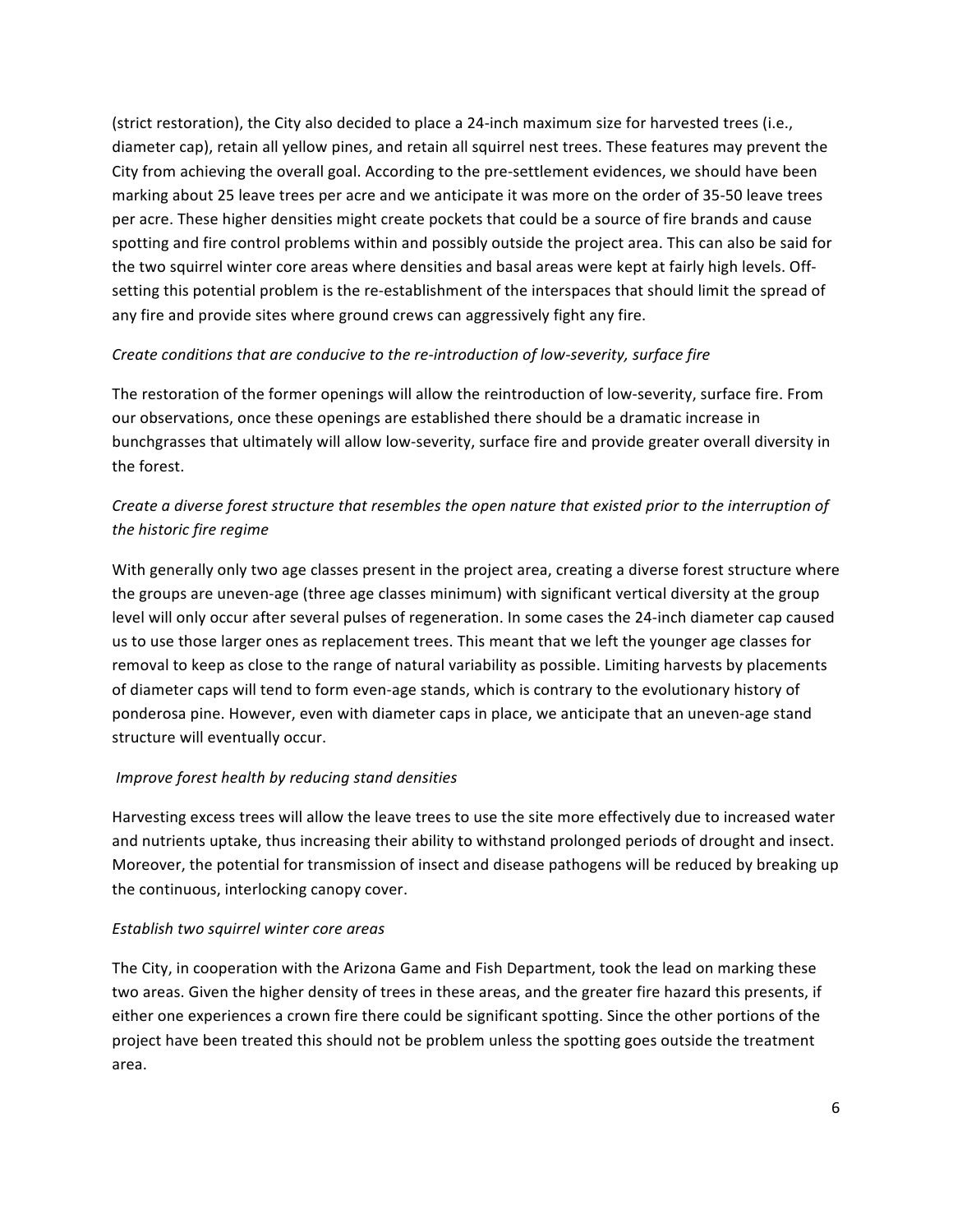#### **Appendix: Photos**



Photo 1: This picture shows how few understory plants exist near the airport due to the high density and shady **canopy of post‐settlement trees. Also note the small, tight clump of pre‐settlement trees (inside blue oval).**



Photo 2: The lack of pre-settlement evidences means this particular site was at one time an interspace between **the trees. Historically, it would have been covered with bunchgrasses, like Arizona fescue, that would have promoted low‐severity, ground fires which would have consumed regenerating pine trees. Today there is an almost continuous interlocking crown of trees, no grasses, and an increased threat of catastrophic wildfire and/or damage from insects and diseases.**